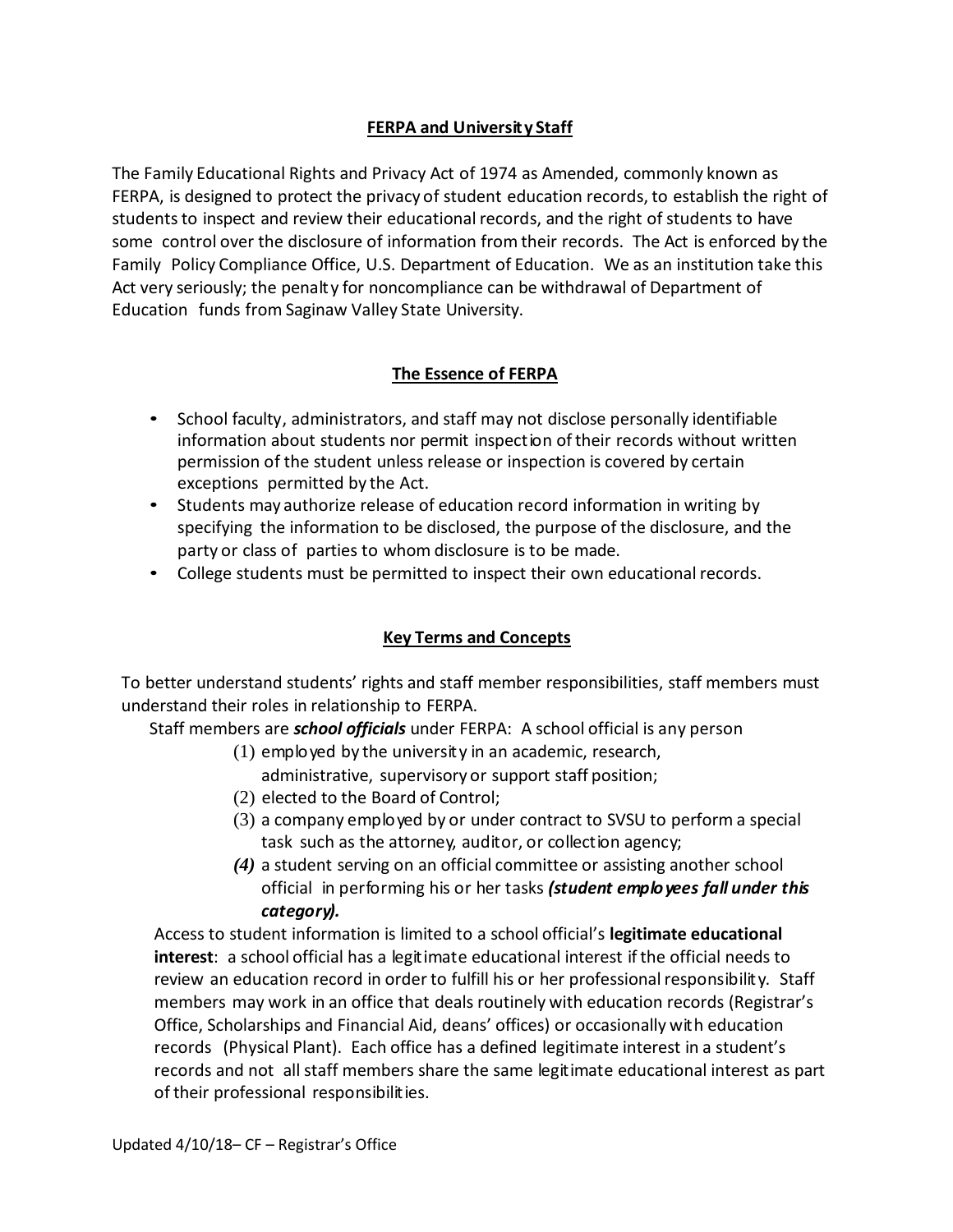Staff members create and receive **education records**: An education record is any record, with certain exceptions, maintained by an institution that is directly related to a student or students. This record can contain a student's name, or students' names or information from which an individual student, or students, can be personally (individually) identified. Education records include files, documents, and materials in any medium which are shared with or accessible to another individual. Administrative computer databases, transcripts, grade reports, advising files, and admissions files are typical examples of education records. Records that are NOT considered "education" records are "sole possession" notes (made by one person as an individual observation or recollection and kept in the possession of the maker—*once shared*, these become education records). Other exceptions include law enforcement unit records, employee records, and alumni records.

# Staff members must protect **personally identifiable data or information** which include

- (1) the name of the student, the student's parent, or other family members;
- (2) the student's campus or home address;
- (3) a personal identifier such as a Social Securit y number or student ID number;
- (4) any list of personal characteristics or other information which would make a student's identity easily traceable.

A typical example: Grades are part of students' educational records. Ifthey are disclosed as a favor to a friend or another student, this is a clear violation of FERPA.

FERPA identifies **directory information** as a class of information that can be released without a student's prior consent because such information is not normally considered a violation of a person's privacy. SVSU has identified directory information to include a student's name, address, telephone listing, email address, major field of study, participation in officially recognized activities and sports, weight and height of members of athletic teams, dates of attendance, degree and awards received and the most previous institution attended by the students. Directory information NEVER includes race, gender, Social Security number, date and place of birth, grades, GPA, country of citizenship, or religion. Even though SVSU can release directory information without a student's prior consent, we exercise our authority to deny requests made for commercial purposes or other purposes that we feel jeopardizes a student's privacy. The Act also provides that students may request that directory information not be released. Once students make such a request,

school officials must honor their instructions to the end of the current academic year. Before releasing directory information, staff members must check with the Registrar's Office to determine whether or not the student has requested that directory information be withheld.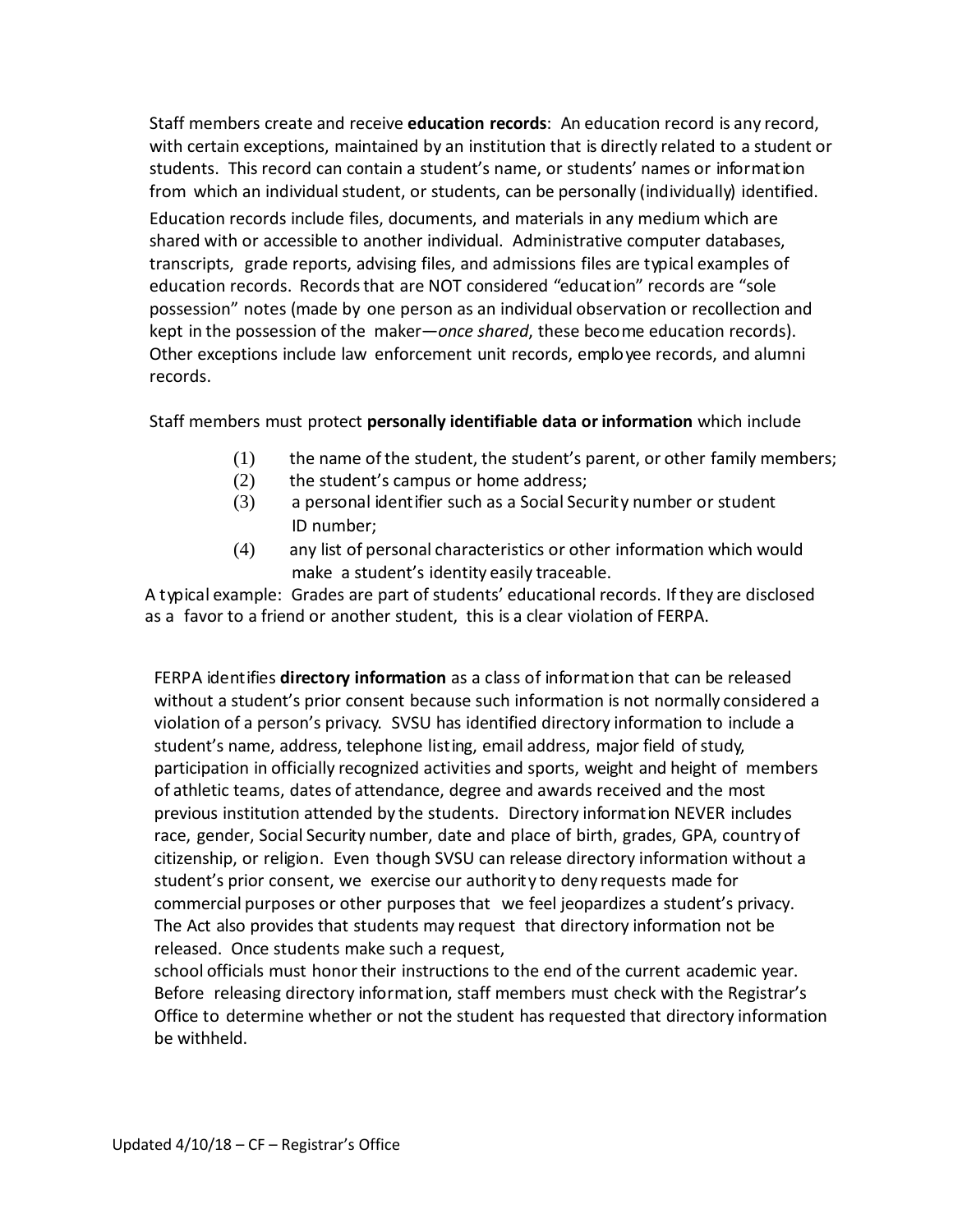### **Staff Guidelines**

Staff members encounter several routine situations that involve student education records and directory information: (1) requests by other staff members, faculty members, or students for educational records or directory information; (2) inquiries from third parties for educational records or directory information; (3) and inquiries from parents about the performance of a student.

**Requests from other staff members, faculty members or students:** there are three concerns which staff members must address. (1) Is the person asking for information a school official pursuing a legitimate educational interest? In other words, doesthis person need this information to perform his or her job? If the answer is "No" or "I don't know," then don't release the information. (2) Is it within my job to receive such requests for information? Just because you can find information about a student doesn't mean that it's part of your job to release it. Verify with your supervisor or the Registrar's Office that it is part of your job. In many instances, it is not your role to receive and comply with information requests. (3) Hasthe student requested that even directory information be restricted? Those requests are held in the Registrar's Office; check with the Registrar's Office before releasing directory information.

**Inquiries from third parties:** staff members may receive requests for information from third parties for student information. Educationalrecords are protected without the written consent of the student. Third parties to whom SVSU can release information without written consent are narrowly defined. If there is any question about releasing information to a third party, DON'T. Refer the request to a supervisor or to the Registrar's Office. Even directory information should be protected. Most offices should not release even directory information. Refer such requests to your supervisor or the Registrar's Office.

**Inquiries from Parents:** FERPA rights transfer to a student when he or she reaches age 18 or begins attendance at the University regardless of age. The University may disclose personally identifiable information about students to their parents only if students have submitted signed and dated written consent to release information or the parents have established that the student is a dependent as defined by the Internal Revenue Service Code. If parents call, staff members should explain the limits to disclosure and ask that the student present written permission before disclosing information beyond directory information. Even with written permission, we are reluctant to discuss protected information over the telephone or e-mail since the identity of the inquiring party cannot be confirmed.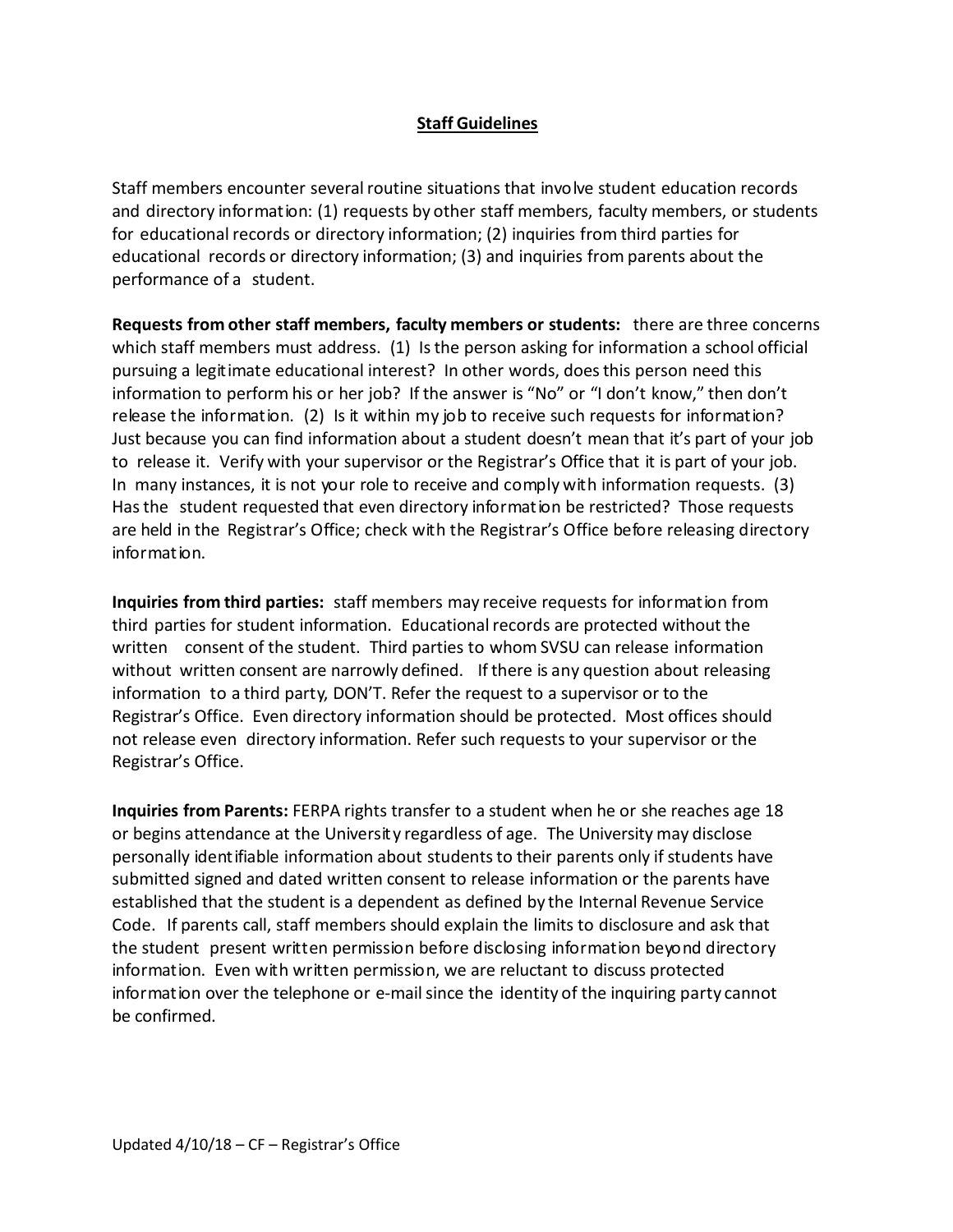# **If you Have Questions**

If you have questions or are uncertain of your responsibility in a given situation, we advise that you not disclose information until you have discussed the situation with the Registrar's Office. The Registrar at SVSU isthe university official charged with FERPA compliance and training. It's always better to check before release than to risk an improper disclosure or misuse of protected student information.

### **Office of the Registrar**

[registrar@svsu.edu](mailto:registrar@svsu.edu)  (989) 964-4085